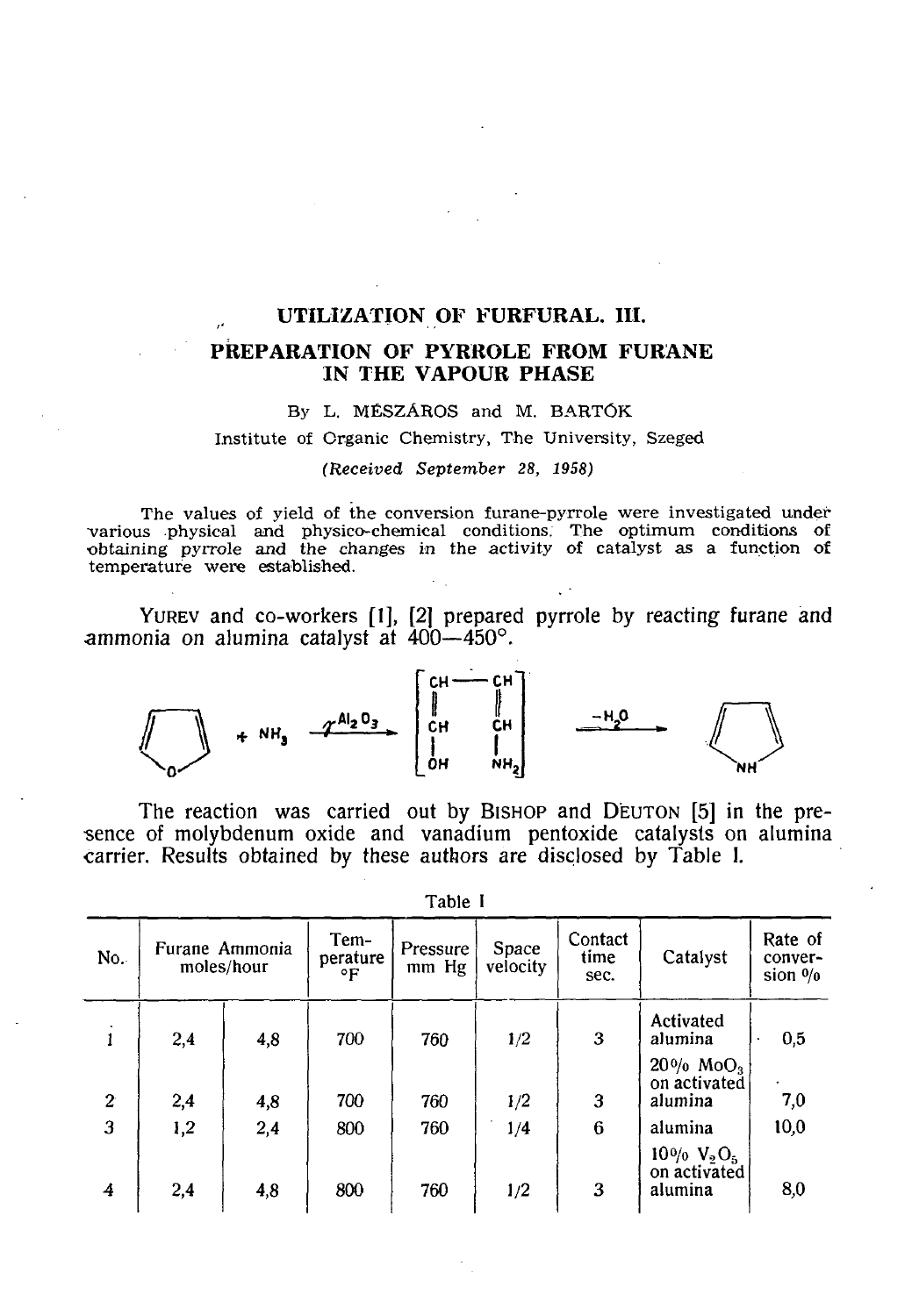In addition to the mentioned authors, also other research workers studied the conversion of furane into pyrrole [3], [4], [6].

In the present experiments the dependence of pyrrole formation on the temperature, on the space velocity of furane fed into the reactor and on the



*Fig. 1* 

ratio furane to ammonia were subjected to systematic investigation. The obtained results are shown by Figs. 1 and 2.

In Figs. 1 and 2, the following notations were used :

*K*: percentage of conversion into pyrrole,  $\frac{0}{0}$ ,

 $v$ : feed rate of furane, ml/hour,

*c* : mole ratio ammonia : furane,

*t:* temperature, °C.

It can be seen that values of pyrrole yields plotted against the relative concentrations of ammonia and the space velocities of furane show a maximum curve in the temperature interval studied. On raising the temperature, the maximum of the yields of pyrrol shifts to higher space velocities and tends to increasing values. When, under otherwise identical conditions, the ratio furane : ammonia was varied,  $Fig. 2. t = 375^{\circ}C$ 

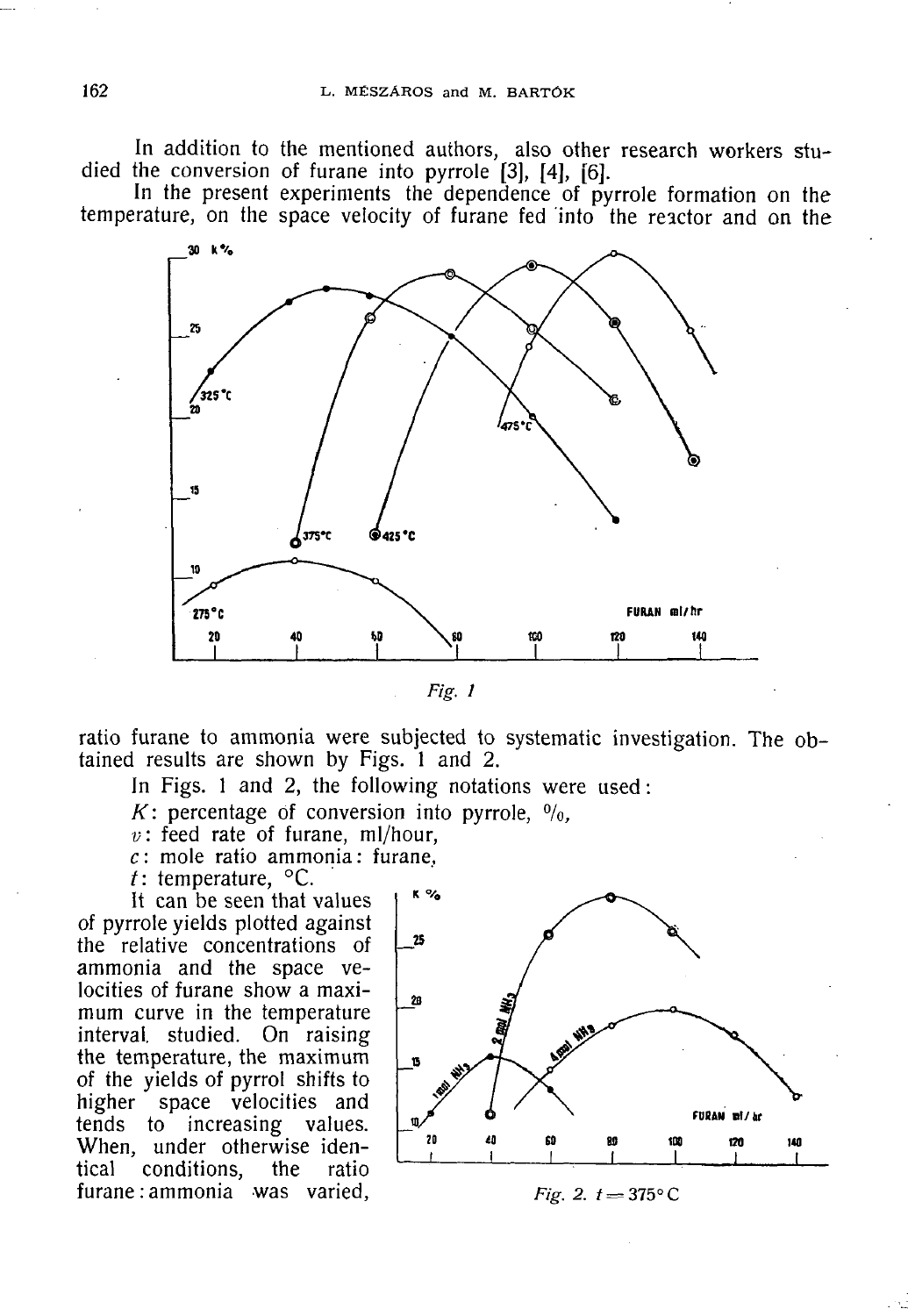maximum yield was attained with the ratio mole 2:1 of ammonia: furane. Thus, it appears from the figure that maximum yields obtained at various relative concentrations of ammonia follow a maximum curve as well.

The optimum yield  $(30\%)$  of the conversion furane-pyrrole was attained at 475°, with a feed rate of 120 ml furane/hour, applying a mole ratio  $2:1$ of ammonia to furane.

Experiments were carried out in an iron tube reactor of 200 ml catalystarea to establish the period of activity and duration of life of alumina catalyst. It was found that this catalyst relatively quickly loses its activity which, however, can readily be recovered by activation with air. The duration of life of the catalyst is long. From the point of view of the production of pyrrole,, it proved to be practical to apply alternately operation periods of two hours and activation periods of two hours.

## *Experimental*

*Substances applied:* 

Furane: b. p. 760:32 °C; d: 0,937;  $n_{\rm p}^{\rm 20}$ :1,4225. Gaseous ammonia, technical grade.

Catalyst: the same  $\gamma$ -alumina catalyst was used as in the experiments to prepare pyrrolidine  $[7]$ . The catalyst was activated at  $400^{\circ}$  by a current of air. Processing is completed when no carbon dioxide can be detected ins the leaving gases by the barite-water test.

## *Description of the apparatus*

The apparatus described at the preparation of pyrrolidine [7] was applied in the present experiments, with the difference, however, that at theconversion of furane into pyrrole the connecting tube 17 was inserted, dueto the high tension of furane. Details of operation of the apparatus are given in our earlier paper.

In connection with the reaction furane-pyrrole, our tentative experiments were carried out in a reactor of 200 ml catalyst area, whilst the systematic investigations were conducted in an iron tube reactor of 2460 ml catalyst area. Results of the latter series are shown by Figs. 1 and 2 [7]. Each experiment was conducted with freshly activated catalyst.

## *Isolation of reaction products*

Crude products formed in these reactions always consisted of two phases. On separating the aqueous phase, the oil phase was dried over potassium carbonate and fractionated by a 40 cm Widmer column and the obtained pyrrole re-distilled from potassium hydroxide. The distilled pyrrole showed the physical constants: b. p. 760:131<sup> $\degree$ </sup>C;  $n_{\rm n}^{\rm \circ\circ}$ :1,5035;  $d_{\rm n}^{\rm \circ\circ}$ :0,9691.